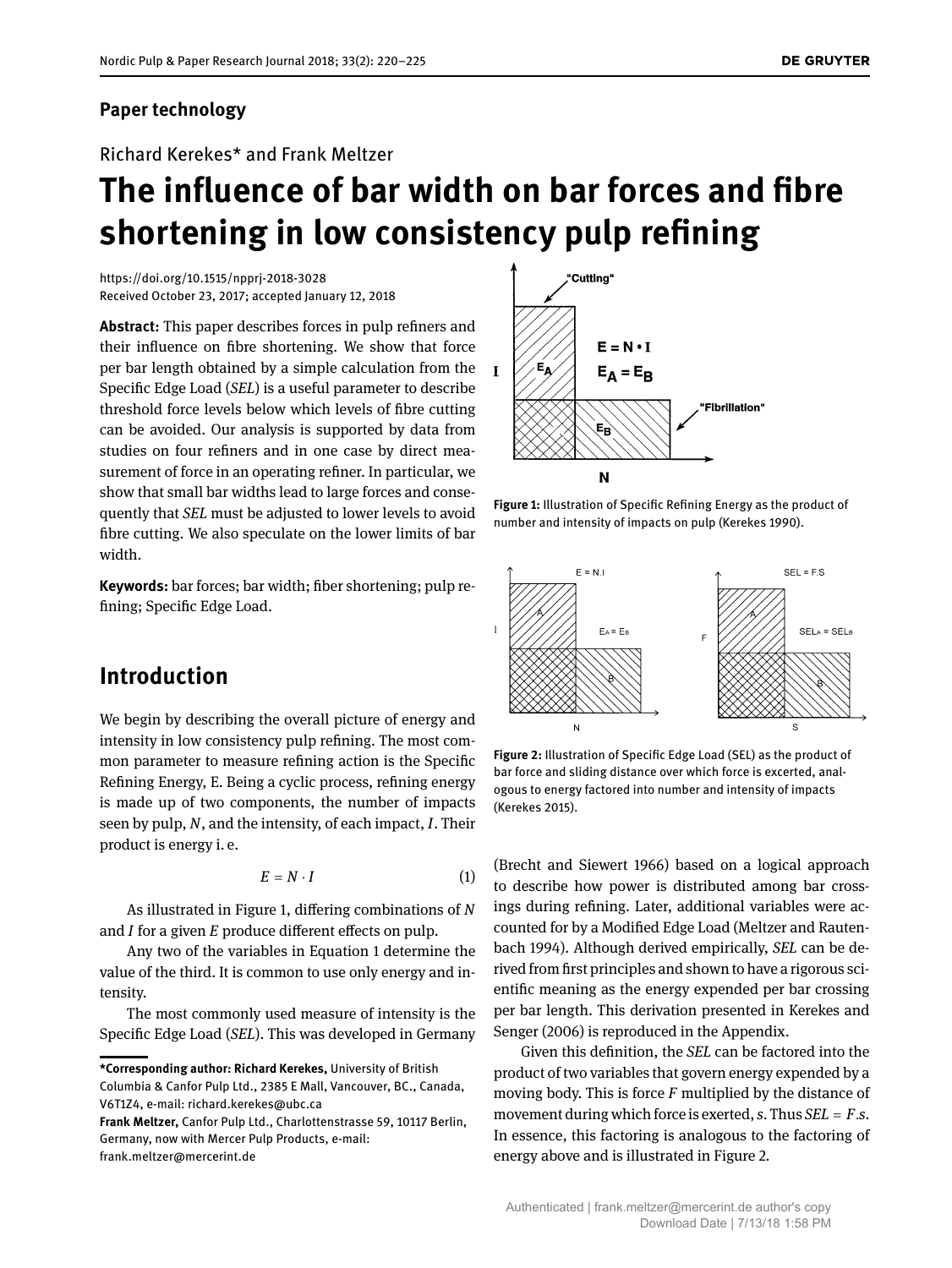We now consider the effect of these variables on pulp properties. Internal fibrillation is produced by breaking molecular bonds. Such breaking is created by imposing strain on fibres, and these are produced by forces. Excessive strain from excessive force produces fibre shortening. On the other hand, external fibrillation is produced by abrasion. This property is governed by energy expended by one body sliding over one another. In summary, force, not energy, is the key variable for two of the three main refining results. In this paper we focus on fibre shortening.

# **Analysis**

As described above, we may express bar force *F* as

$$
F = \frac{SEL}{s} \tag{2}
$$

We note here that when *s* is the bar width, *F* is similar to the Specific Surface Load (*SSL*), developed by Lumiainen [\(1990\)](#page-5-6). The *SSL* was developed as an empirical modification to the *SEL* to account for the fact that power is expended over the width of a bar rather than just at its edge as implied by the *SEL*. Our derivation has shown that *SEL* is in fact energy per bar length and consequently that *F* is the force per bar length in the direction of bar movement.

If we assume an effective coefficient of friction *μ*, we may estimate the pressure *P* acting on bar surface as

$$
P = \frac{SEL}{\mu s^2} \tag{3}
$$

Further aspects of this derivation are described in Kerekes [\(2011\)](#page-5-7)

A key question is the size of *s*. If bar width *W* is larger than a fibre length  $l$  (i. e.  $W > l$ ) most of the pressure is exerted over a zone of about a fibre length, as shown by Gon-charov [\(1971\)](#page-5-8). Thus,  $s = l$ . On the other hand, if bar width is smaller than a fibre length, i. e. *l* < *W*, bar width, not fibre length, determines the zone of pressure. In this case *s* = *W*. For fibre length *l*, we employ the length-weighted average length throughout this study.

Although greatly simplified, this analysis appears reasonable in light of current knowledge. For example, Baker [\(1995\)](#page-5-9) recommended *SEL* =  $2J/m$  for softwood and *SEL* = 0.2 *J*/*m* for hardwoods. Assuming a coefficient of friction  $\mu$  = 0.1, and bar width larger than a fibre length and  $l =$ 2.5  $mm$  for softwood and  $l = 0.8$   $mm$  for hardwood, equa-tion [\(1\)](#page-0-1) gives  $P = 3.2 MPa$  for softwoods and  $P = 3.1 MPa$ for hardwoods. This pressure range is similar to findings of Nordman et al. [\(1981\)](#page-5-10) who found in compression tests that a pressure of 2–4 *MPa* was required to produce effects similar to those achieved in refining. In refining sulphite

<span id="page-1-0"></span>

**Figure 3:** Fibre compression (from Amiri and Hoffmann [2003\)](#page-5-11).

<span id="page-1-1"></span>chemical pulp, Goncharov [\(1971\)](#page-5-8) measured peak pressure of 3–4 *MPa* for *SEL* = 1.5 *J*/*m*, and a coefficient of friction  $\mu = 0.11$ .

The likely reason for a desirable pressure around *3 MPa* is that fibres are strained in compression to a plateau level beyond which there is little further strain and consequently internal fibrillation. This is illustrated in Figure [3](#page-1-0) taken from a study of dynamic compression of pulp mats by Amiri and Hoffmann [\(2003\)](#page-5-11).

#### **Fibre shortening**

The use of pressure as an intensity is useful for internal fibrillation and making comparisons to other published work, but it is not the key factor in fibre shortening. Page [\(1989\)](#page-5-12) found that fibres are shortened in refining by tensile failure, not by a scissor-like cutting or compression. Accordingly, shear force is the key variable for fibre shortening. Estimates of such forces on individual fibres in refiner gaps have been made by Kerekes and Senger [\(2006\)](#page-5-5). Later, Berg et al. [\(2015\)](#page-5-13) successfully predicted fibre shortening in an LC refiner. However, doing so at the fibre level requires measurement of the gap size between bars, a difficult and rarely made measurement. Accordingly, our objective in this study is to use a force that does not require this measurement. We therefore focus on bar force, *F*.

Bar shear force is made up of two component forces. Batchelor et al. [\(1997\)](#page-5-14) showed these to be the sum of a corner force *F<sup>c</sup>* and a surface friction force *F<sup>s</sup>* ,

$$
F = F_c + F_s \tag{4}
$$

They found the relationship of these two forces to the force normal to the bar surface, *N*, to be

$$
F = \mu_c N^{5/3} + \mu_f N \tag{5}
$$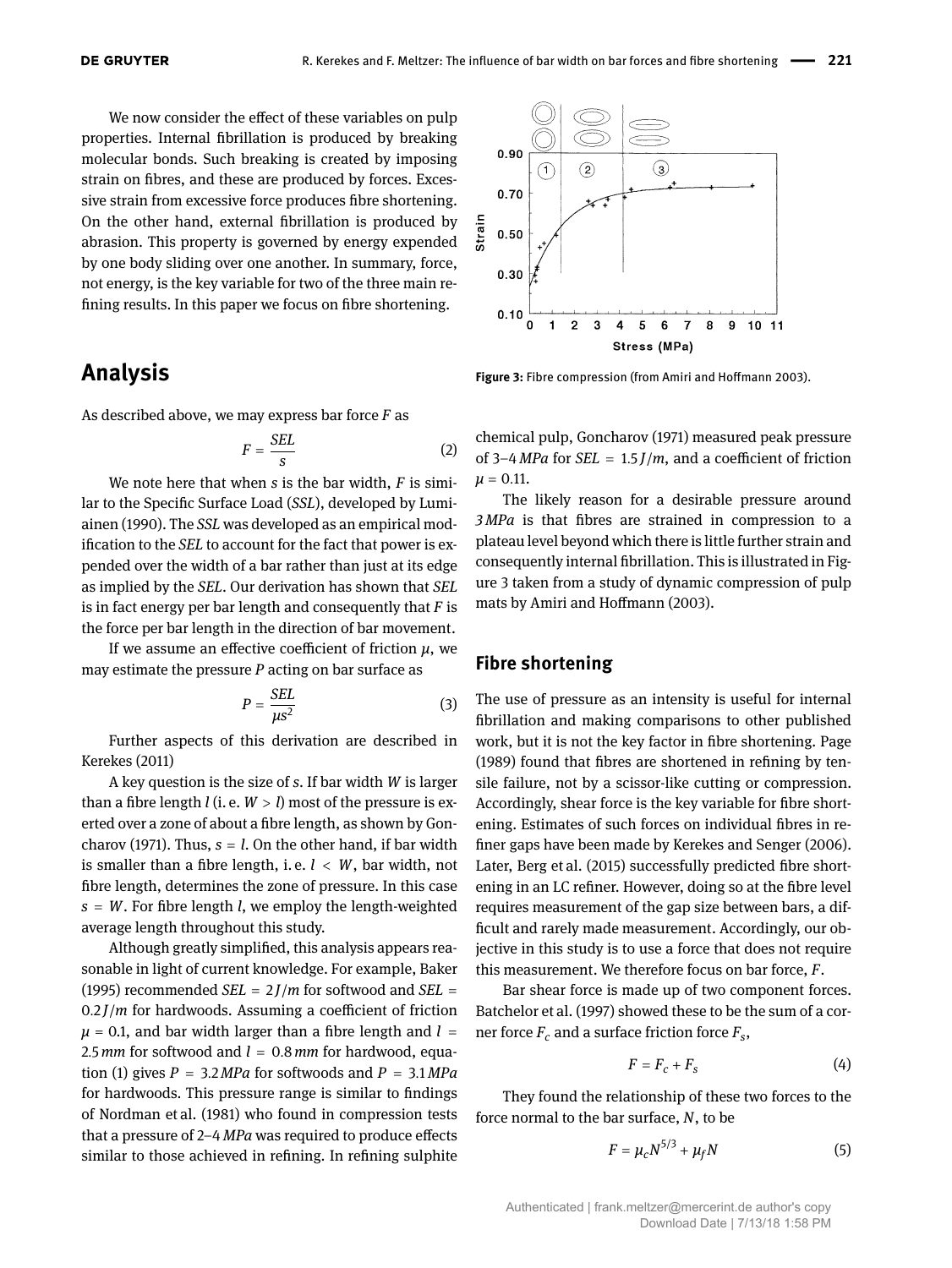The term  $\mu_f$  is the coefficient of friction cited earlier. The coefficient  $\mu_c$  is a complex parameter influenced by many variables, including, consistency, fibre length, fibre diameter, fibre modulus of elasticity, fibre Poisson ratio, as well as some empirical factors. The key bar variable, and perhaps the dominant variable, is *r*, the radius of curvature of the bar edge, i. e. the bar edge sharpness. This dependence can be shown from Batchelor et al. [\(1997\)](#page-5-14) to be of the form

$$
\mu_c \propto \frac{1}{r^{0.33}}\tag{6}
$$

Clearly, as *r* becomes small, that is as bars become sharp,  $\mu_c$  becomes very large and therefore dominates  $F$ . Koskenhely et al. [\(2007\)](#page-5-15) showed the best levels of *r* to be in the range 80–150 *μ*m and severe fibre shortening to start in the range 30–50 *μ*m.

Given the complexity of these factors and our limited knowledge, we are not able to model the corner force in detail. Nevertheless, we must account for ploughing shear force at the edge. We do so by recognizing that as bar edges with fibres stapled upon them approach one another, shearing force begins before the bar edges actually cross, In effect, this adds to distance *s* of the shearing zone. Accordingly we consider a total shear length to be the sum of the distance at the edge, *s<sup>c</sup>* plus the distance on the bar surface,  $s_s$ , giving  $s = s_s + s_c$ .

We now estimate the size of  $s_c$  by considering fibres stapled on bar edges to be drawn from a zone of size *l<sup>2</sup>* in a groove, with *l* being fibre length, and at consistency C. We estimate this amount of pulp to be compressed at the gap entry to a consistency about the level in a gap, which is about 20 %, the consistency which supports a pressure of about *3 MPa*. (Kerekes and Senger [2006\)](#page-5-5). Thus, the mass balance is  $0.2s_c l = Cl^2$  giving  $s_c = 5Cl$ . As an example, for a fibre length of 2.5 *mm* and suspension consistency of 4 %,  $s_e = 0.5$  mm, which is about 20% of the fibre length. As bar width becomes small, this edge effect becomes a large factor in determining force. Clearly, this estimate is only approximate, but it appears to be a reasonable one.

We now define  $s<sub>s</sub>$  as the zone over the bar surface. When bar width is larger than a fibre length  $s<sub>s</sub> = l$ , and when it is smaller than a fibre length  $s<sub>s</sub> = W$ . Summarizing the above considerations, we have

$$
F = \frac{SEL}{s} \tag{7}
$$

$$
s = l + 5CL \quad when \ W > l \tag{8}
$$

$$
s = W + 5Cl \quad when \ W < l \tag{9}
$$

We may note the implication of the above for a lower limit of bar size. In the limit, as bar width approaches zero,

i. e.  $W = 0$ , bars become sharp blades, meaning  $s_s = 0$ . Thus *s* = 5*Cl*. In short, even if there is no bar width to support shear, fibres drawn into the gap by sharp edges will create a small zone that can support a shear force. Distance "*s*" will only decrease to zero and force increase to infinity if no fibres are captured from the groove. This occurs when  $W = 0$  and either  $C = 0$  or  $l = 0$ .

### **Materials and methods**

Our experimental program consisted of two dedicated laboratory studies on NBSK market pulp donated by Canfor Pulp Products, a third study of measured forces reported in a recent publication in the literature, and data from an earlier doctoral thesis.

Study A was carried out at PTS (Papiertechnische Stiftung) on a 12 inch single disk laboratory refiner using 3 sets of plates custom fabricated for this study. Bar widths were 4.2, 2.0, and 1.0 mm. For each plate, groove width was approximately 6 mm and groove depth 4 mm. Bar angle was 39 degrees. The tests were carried out by circulating pulp through the refiner loop. Unrefined fibre length was 2.47 mm. All lengths were measured on a Valmet FS5 instrument.

Study B was carried out on a Voith 20 inch TwinFlo refiner. Bar width and groove width were 1.5 mm and 3.8 mm. Groove depth was 5 mm. Bar angle (defined here as the average angle of the bars of a segment to the radius) was 30 degrees. Tests were carried out in a chest-to-chest mode. Unrefined fibre length was 2.55 mm. All lengths were measured on a Valmet FS300 instrument.

Study C was taken from force measurements reported in a recent publication (Harirforoush et al. [2017\)](#page-5-16). The measurements were made by a force a sensor which replaced a short segment (5 mm) of a bar length on an operating Aikawa 16 inch single disc refiner at the University of British Columbia. Bar width, groove width, and groove depth were 1.6 mm, 3.2 mm, and 4.8 mm. Bar angle was 15 degrees. The pulp was a high- freeness (378 CSF) TMP from northern British Columbia having average initial fibre length of 1.85 *mm*.

# **Results and discussion**

#### **Study A**

We first examine the effect of intensity on fibre shortening at  $SEL = 1$ *J/m* in Figure [4.](#page-3-0) Bar forces are also shown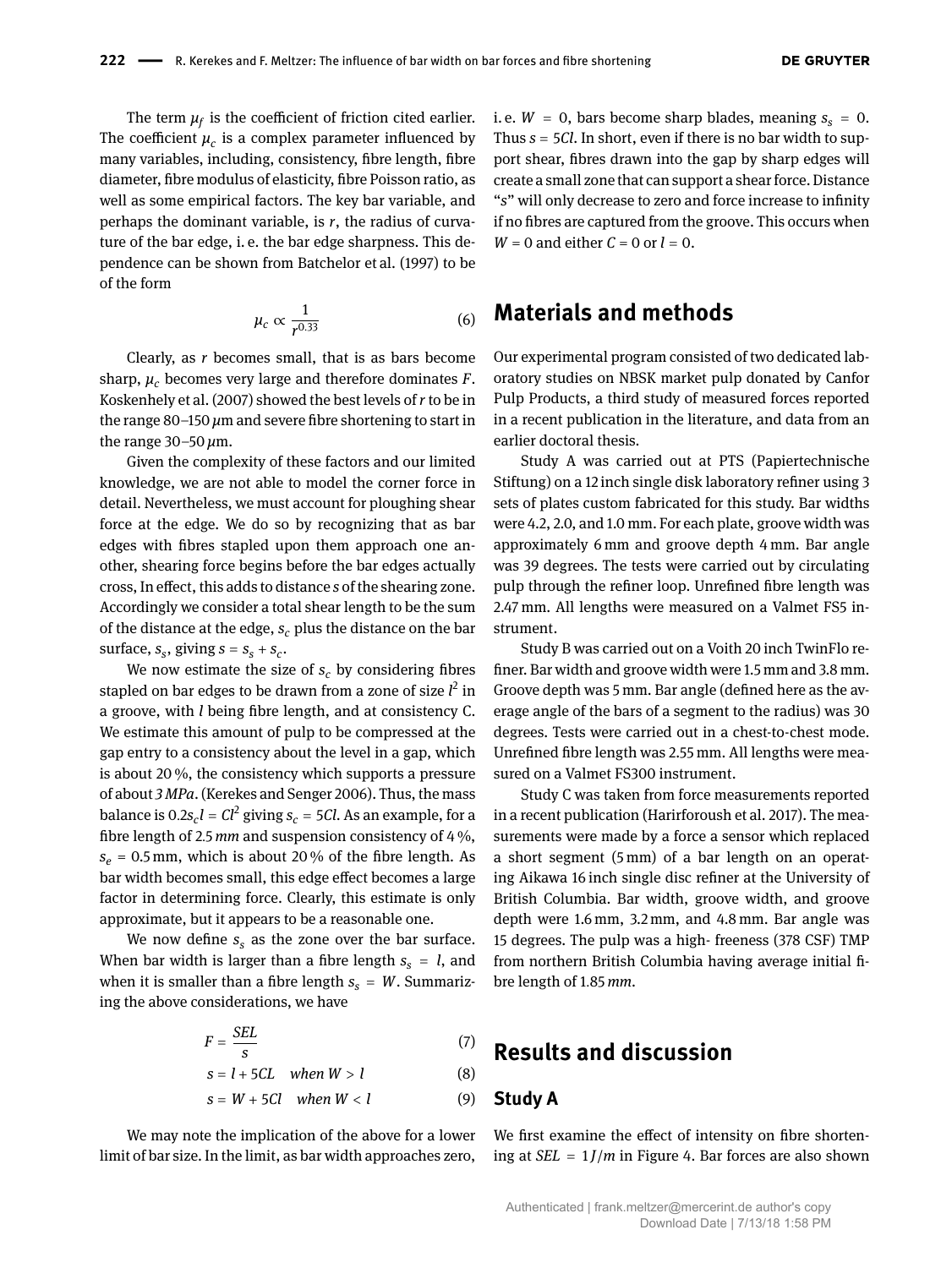<span id="page-3-0"></span>

**Figure 4:** At same SEL = 1 J/m, bar forces over 300 N/m gives large fibre length reduction.

<span id="page-3-1"></span>

**Figure 5:** At the same bar width of *1 mm*, large length reduction takes place between 335 and 670 N/m.

for each case. It is apparent that smaller bar width gives a larger bar forces and greater fibre shortening. Over the force range 340 to 670 N/m a large reduction in fibre length occurs in the range 330 to 400 N/m.

We next examine the effect of decreasing *SEL* from  $1.0$  *J*/*m* to low levels of 0.5, and 0.15 *J*/*m* at a constant bar width of 1 *mm*. These data are shown in Figure [5.](#page-3-1) The corresponding bar forces are 670, 335, 100*N*/*m*. As shown in Figure [5,](#page-3-1) for *SELs* below 0.5 *J*/*m*, that is, forces at and below 335*N*/*m*, the loss of fibre length is quite small.

All cases discussed thus far have been for a small bar width of 1 *mm*. We next examine larger bar widths up to 4.2 *mm* and *SELs* up to 2.1 *J*/*m*. As shown in Figure [6.](#page-3-2) a significant length reduction begins at a bar force somewhere between 100 and 640*N*/*m*.

The data in Figures [4,](#page-3-0) [5,](#page-3-1) and [6](#page-3-2) show a strong dependence on energy as well as intensity. This is expected be-

<span id="page-3-2"></span>

**Figure 6:** For bar widths 4.2, 2.0, 1.0 *mm* and *SEL's* 2.1, 1.6, 0.3 *J*/*m*, large length reduction occurs between bar forces 100 and 640 N/m.

cause at a given intensity, energy reflects the number of bar crossings to which pulp is exposed. Refining is a probabilistic process and therefore length reduction depends on both number and intensity of the impacts. In the data of Figures [4,](#page-3-0) [5,](#page-3-1) and [6,](#page-3-2) in most cases there is a near-linear dependence of length loss on energy over most of the range. Of particular interest, when force around 300*N*/*m* or less, there is little or no length reduction, even at high energy of 200 *kWh*/*t*.

### **Comparisons with results from studies B and C**

We next compared the above findings to data from studies B and C. For clarity, we normalized fibre lengths to the unrefined length and compared data at a common specific reefing energy of 160 kWh/t. The results are shown in Figure [7.](#page-4-0)

The data in Figure [7](#page-4-0) show a significant difference between Studies A and B. Our other data, not reported here, generally fall between the data of A and B. Such scatter is not surprising given the differing sources of data and the many factors described earlier that are not accounted for, such as bar edge sharpness. Thus A and B may be regarded as an "envelope" of bar force for this energy case i. e. 160 kWh/t. Given that the experimentally measured force from Study C is in good agreement with the data of Study A, we may regard this as a lower limit of force for a given length reduction at this energy, or expressed another way, a maximum force to ensure that a target length reduction is not exceeded.

We now consider some example applications of these findings. To ensure less than 10 % loss in fibre length, bar force should be no more than about 500 N/m. For zero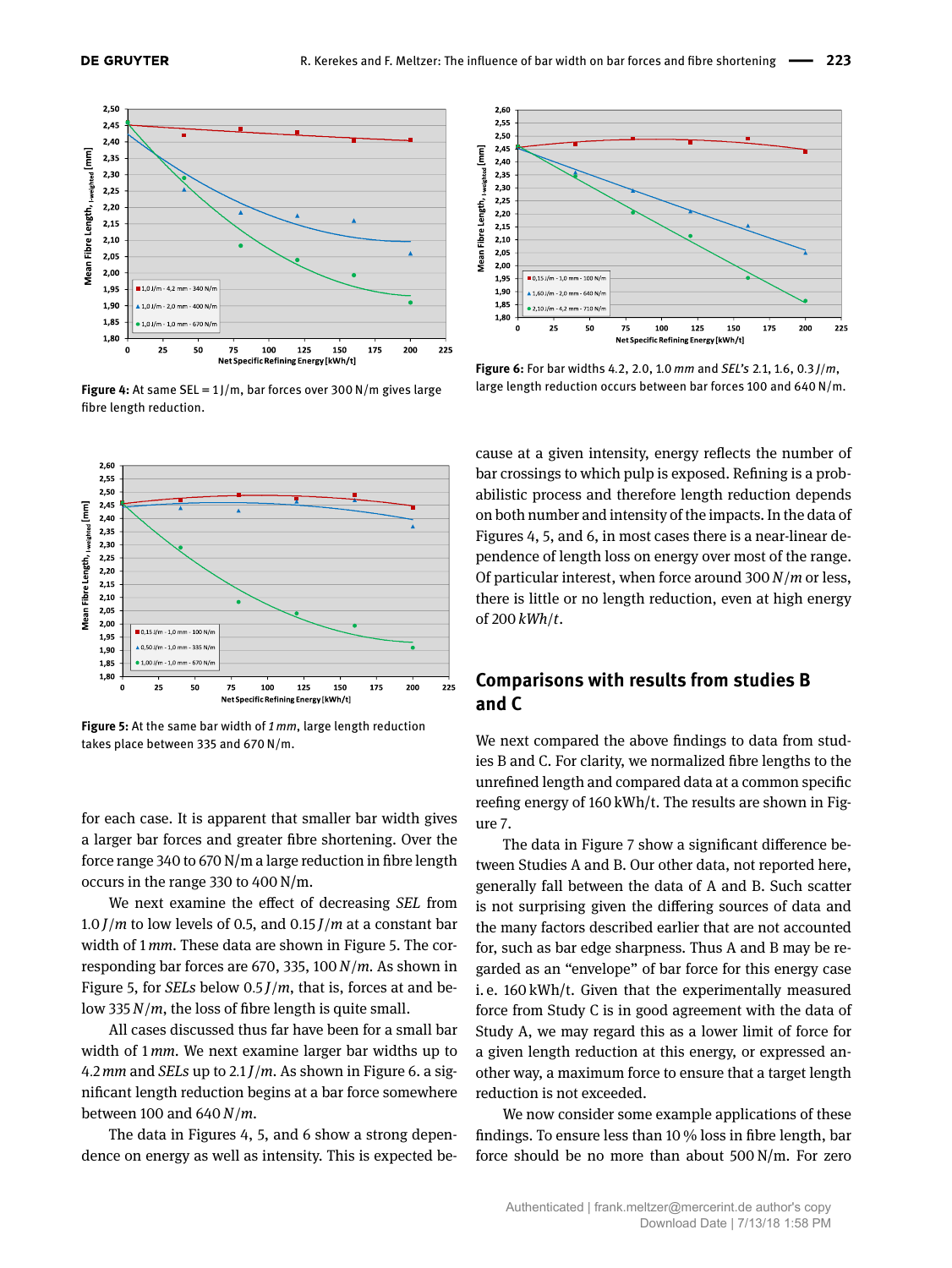<span id="page-4-0"></span>

**Figure 7:** Data from Studies A and B for refining energy 160 kWh/t show an envelope of fibre shortening and bar force. Data measured by a force sensor fall near the Study A line.

length reduction, the intercept in Figure [7](#page-4-0) suggests a force level of about 200 N/m. Study B indicates that this target level of length reduction may be met at higher forces, but we do not have enough knowledge to specify the conditions when this may happen. In summary, a force below the lower limit of the envelope ensures the target level is met, but does not imply that higher forces may not do so.

Another example is setting the *SEL* level. For an NBSK fibre of length 2.5 mm and bar width larger than 2.5 mm, *SEL* should be no more that 1.5 *J*/*m* to ensure less than a 10 % length loss. For a bar width of 1 *mm*, *SEL* must be lowered to less than 0.75 *J*/*m* to meet this objective.

We note here that both of the above examples are for  $SRE = 160 \text{ kWh/t}$ . As indicated in Figures [4](#page-3-0) to [6,](#page-3-2) lower energies at any SEL or bar force decrease the level of length reduction. On the other hand, for bar force less than 200 N/m, there will be little or no length reduction even at a high energy of 200 kWh/t.

# **Conclusions**

The major conclusions from this study are:

- 1) *SEL* on its own is insufficient to characterize refining intensity when bar width is less than a fibre length.
- 2) Bar force calculated in a simple manner from the *SEL* is a useful parameter to establish intensity levels that ensure fibre shortening does not exceed a target level at a given energy.
- 3) The simplicity of the force calculation and the complexity of the many factors affecting fibre cutting do not permit predictions beyond the above, but the

approach shows sufficient promise to justify further study to incorporate additional key variables

**Funding:** We gratefully acknowledge and thank Canfor Pulp Ltd for providing financial support to conduct studies A and B.

**Conflict of interest:** The authors declare no conflicts of interest.

# **Appendix**

### **Derivation of the Specific Edge Load (reproduced from Kerekes and Senger [2006\)](#page-5-5)**

The Specific Edge Load (*SEL*) of a refiner is defined as the net power *P* divided by the bar edge length (*BEL*) multiplied by the rotational speed, *ω*, where *ω* is in rotation per second:

<span id="page-4-1"></span>
$$
SEL = \frac{P}{BEL\omega} \tag{A1}
$$

*BEL* is determined empirically in the following manner for a disc refiner. The radius is divided up into a number of small length segments. The number of bars in each segment is counted for the rotor and stator and then multiplied together. This product is multiplied by the size of the segment and the resulting values are added up over the full radius to obtain the *BEL*. Below we derive the *SEL* directly by calculus.

We consider a circle in the refiner of radius, *r*, and the number of bars on the rotor to be  $n_r$  and stator to be  $n_s$ . Thus, the total number of bar crossing after one full rotation is  $n_s \cdot n_r$ . Assuming that  $n_s = n_r$ , and expressing these in terms of bar density, *n*, which is defined as the number of bars per unit arc length, we obtain  $n_s = n_r = 2\pi r n$ . Therefore  $n_s \cdot n_r = 4\pi^2 r^2 n^2$  for one rotation. The rate of bar crossings is therefore 4 $\pi^2 r^2 n^2 \omega$  where  $\omega$  is in rotations per time.

We next multiply these crossings by incremental radial length, in this case *dr*, and then sum these up over the radius of the refiner from  $R_1$  to  $R_2$  to obtain *BEL*.

$$
BEL = \int_{R_1}^{R_2} 4\pi n^2 r^2 dr = 4\pi^2 n^2 \frac{R_2^3 - R_1^3}{3}
$$
 (A2)

We now consider power consumption. We start with energy consumed per bar length per bar crossing, *E<sup>b</sup>* . Thus, the energy over *dr* is  $E<sub>b</sub> dr$  This energy expressed in polar coordinates is torque *T*, multiplied by the angle